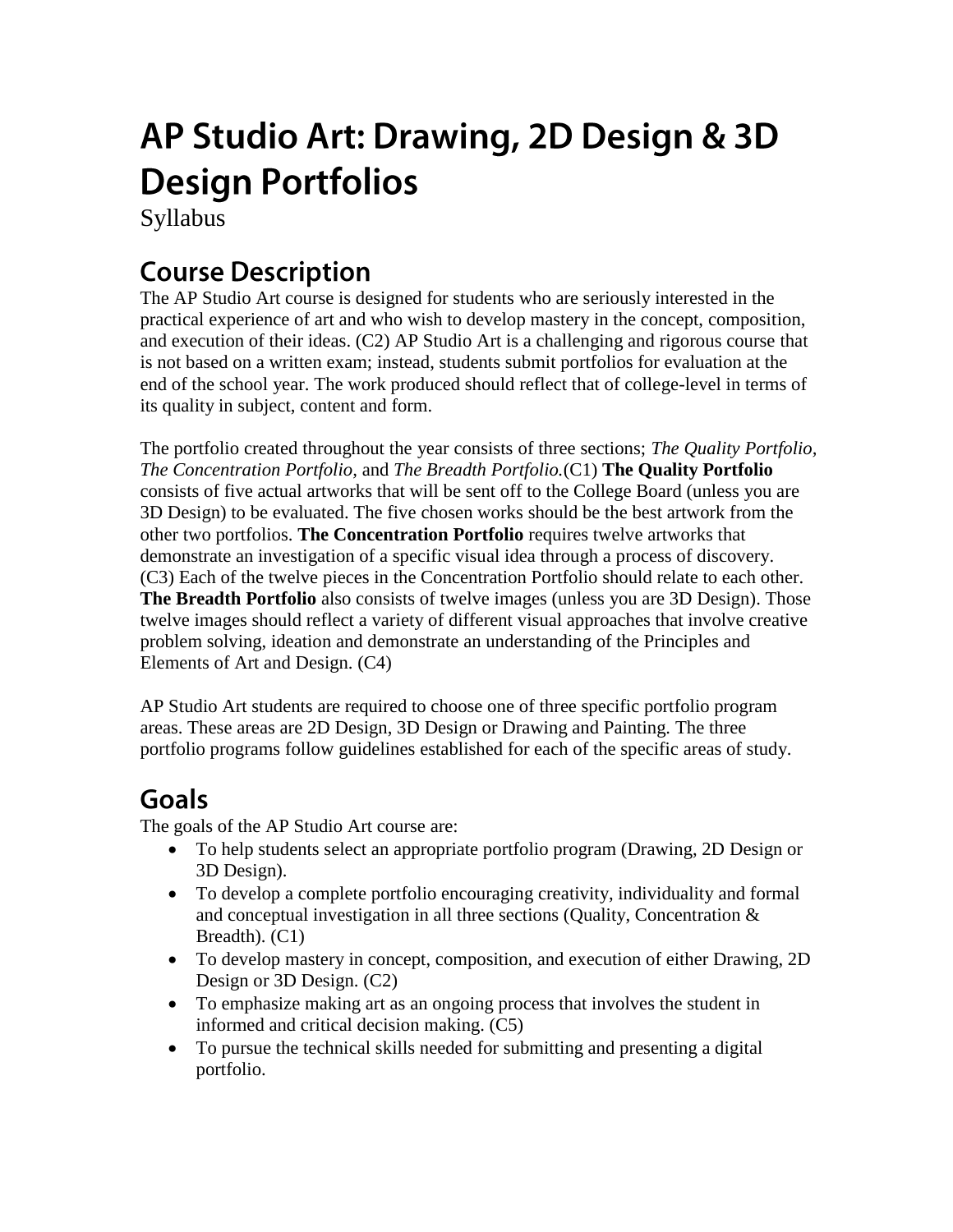- To demonstrate and explore a variety of media and concepts forming the Breadth Portfolio. (C4)
- To participate in class and individual critiques. (C6)
- To use appropriate art vocabulary when critiquing their own and each others works.
- To encourage students to become independent thinkers while remaining respectful towards others.
- To understand artistic integrity and what constitutes plagiarism. (C7)
- To develop a body of work that relates to one single visual investigation, The Concentration Portfolio. (C3)
- To develop an articulate and meaningful written artistic statement.

### **Portfolio Development**

AP Studio Art is a year log course investigating all three aspects of portfolio development-Quality, Concentration and Breadth as outlined in the AP Studio Art Poster. (C1). Our two semesters will each focus on the two larger sections of the portfolio, The Breadth Portfolio in the fall, and The Concentration Portfolio in the spring. Below are details about each of the three components of the portfolio.

**Section 1: The Quality Portfolio.** The Quality Portfolio is five actual artworks (ten digital images for 3D Design) that demonstrate mastery of Drawing, 2D Design or 3D design in concept, composition and execution. (C2) The five selected artworks should be the best of the best and they may have also been used in the Breadth or Concentration portfolios. The artwork in this portfolio will be sent off to the College Board in early May. The artwork being sent will be matted and can be no larger than  $18"$  x  $24"$  (including the mat) and no smaller than 8"x10". *3D Design students will be submitting ten digital images; two photos of five 3Dimensional works.*

Section 2: The Concentration Portfolio. The Concentration Portfolio is a body of twelve (8-12 artworks for 3D Design portfolio programs) related works describing an indepth exploration of a particular artistic concern. (C3) The concentration chosen should be of personal interest to the student and should demonstrate an on going investigation and/or discovery through a number of conceptually related works. The artworks will be photographed and submitted as twelve digital images. A written artistic statement will accompany the concentration describing the artistic concern, influences and discovery process.

Section 3: The Breadth Portfolio. The Breadth Portfolio is composed of twelve artworks (eight artworks for 3D Design portfolio programs) that demonstrate a variety of concepts and approaches in Drawing & Painting, 2D Design or 3D Design. Creative problem solving, the Principles and Elements of Art, exploration and ideation should be evident throughout this body of work. (C4) The artworks will be photographed and submitted as twelve digital images. *3D Design students will be submitting sixteen digital images- two images each of eight different works.*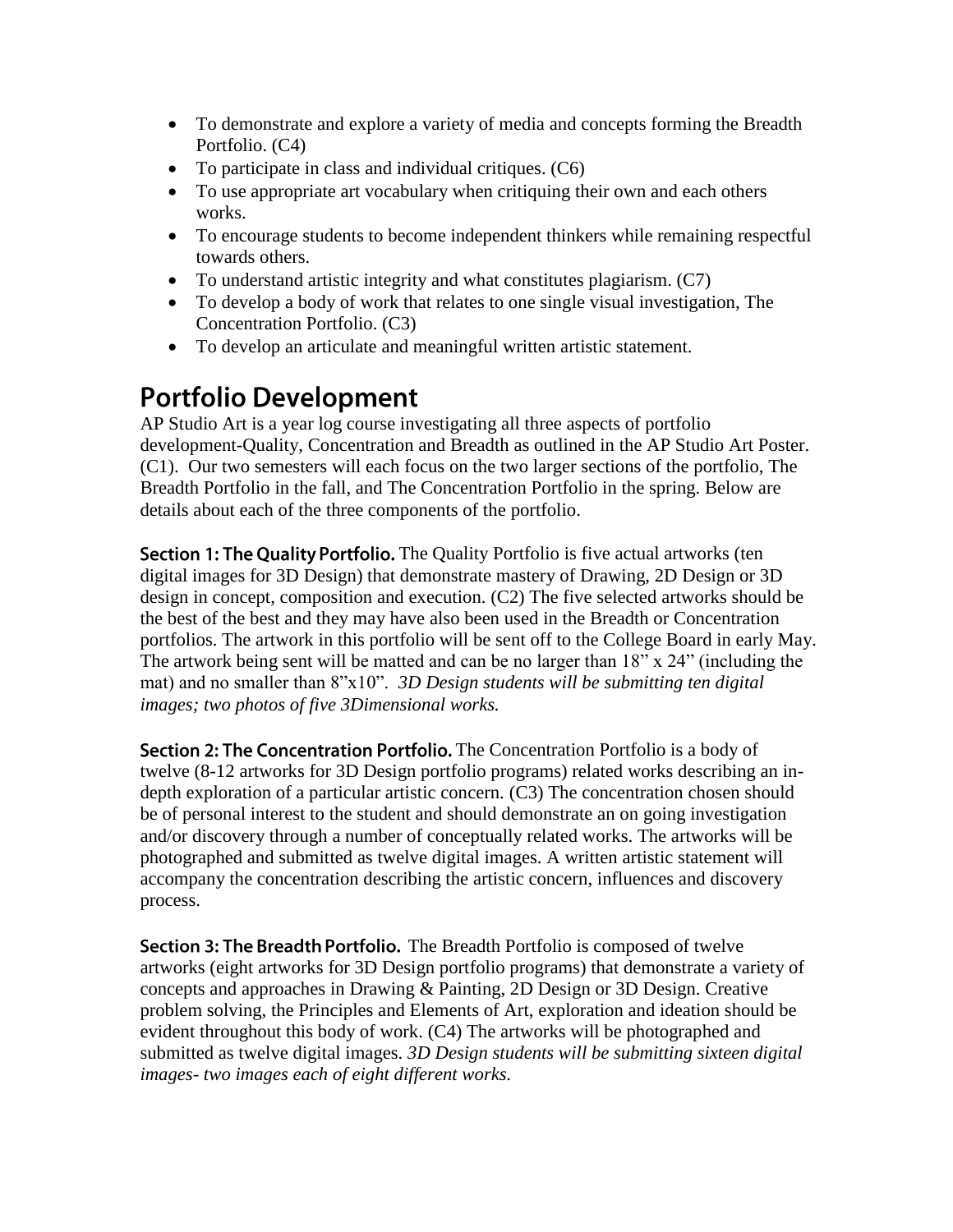### **Assessment and Class Format**

The AP Studio Art course is organized as a studio art environment. However, throughout the course we will be meeting as a class to discuss the day's objectives, new assignments, concentration ideas, review examples of artistic endeavors, presentation of works, and group or individual critiques. Student's individual grades will be fall into three categories: artmaking (60 percent), class participation (35 percent), and end of semester exams (5 percent). Each of these categories is broken down for further explanation below.

Artmaking is the ongoing process throughout the year of *completing* all three sections of the portfolio. In addition to the portfolio, AP Studio Art Students will be responsible for continuing the art making process on their own time as **Homework**; the journaling, doodling and drawing of ideas in a sketchbook. The sketchbook will be checked periodically to ensure that it is being used as an investigative tool in the artmaking process. Specific dates and sketchbook ideas is attached on a separate sheet in the syllabus.

AP Studio Art emphasizes artmaking as an ongoing process of purpose, intention, and reflection. (C5) All artworks created during the course or from previous classes may be revised throughout the duration of each semester for the purpose of improvement and personal artistic growth. These artworks that undergo a revision and are submitted for reassessment may receive a higher grade. Semester grades are, however, final.

**Class participation** is required of all AP Studio Art students. Class participation includes student participation in group and individual critiques (C6), the planning and execution of the end of year exhibition, photographing and matting of artwork, group discussions and presentations.

End of Semester Exams are required for all courses, including the AP Studio Art course. Our exams will involve a written artistic statement concerning the personal discovery surrounding the artmaking process, and the decisions embarked upon by each AP Studio Art student. (C5)

### **Assignments and Expectations**

All students who are wiling to accept the challenge of a rigorous academic curriculum should be considered for admission to AP courses. AP Studio Art requires a significantly greater commitment than many other high school courses and the program is not recommended for those who are casually interested. It is highly recommended that studio art students have previous training in art.

Late Assignments: All assignments have specific due dates to be met, however, because the artmaking process is ongoing, and artworks can continuously be revised, there are no points taken off for late work. (C5) *All assignments are ultimately due by the last regularly scheduled day of the semester to receive a grade.* If you start to fall behind, or if there are circumstances causing you to be late in completing an assignment, it is your responsibility to contact the teacher to make extension arrangements.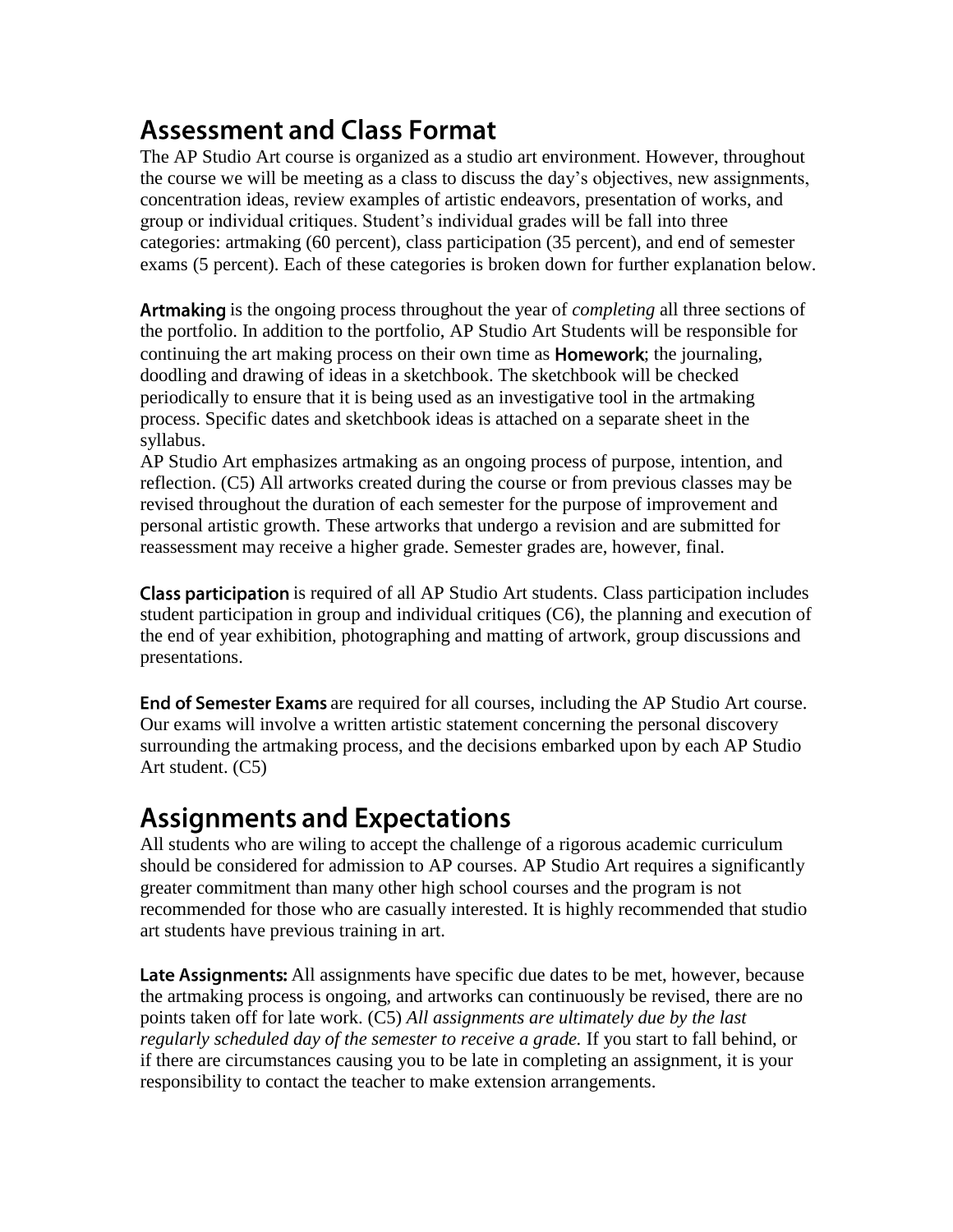**Portfolio Presentation:** AP Studio Art students are required to put together a Portfolio Presentation of their Breadth Portfolio in early-mid December. Students will be presenting their Portfolio in the format of a PowerPoint Presentation, therefore, all artworks for the Breadth Portfolio need to be photographed and edited by this time. The student will present their Breadth Portfolio to an audience consisting of their peers, and a review panel of educators, artists and art professionals. Students are expected to make their presentation dressed in their best "business attire." A written self-assessment should also accompany the visual works, discussing the challenges, successes, milestones, reasons for choices made, influences, ideas, surprises, initial thinking and conclusions made throughout the artmaking process.

**End of Year Exhibition:** Exhibiting artwork is an essential component of mature artmaking and provides a public opportunity for student reflection and a way to demonstrate students' range of both conceptual and technical skills. AP Studio Art students are expected to have *at least* 5-10 works each matted for display and a artistic statement describing the nature of their Concentration, the development and sources of ideas and exploration of media to accompany the work. The end of year exhibition takes place on campus in April.

**Critiques:** Students choosing to complete the AP Studio Art course will become familiar with the group critique process. AP Studio Art students will regularly engage in one-onone critiques with teachers and other AP students. By participating in critiques students will learn to analyze and discuss their artwork while using an appropriate vocabulary to explain perceptions and evaluations of works of art. (C6)

**Homework:** As mentioned above in **Assessment**, homework for the AP Studio Art course is keeping up with a sketchbook. Work in your sketchbook is an ongoing process that will help you make informed and critical decisions about the progress of your work. (C5) Grades for working in your sketchbook are factored into the artmaking category.

### **Technology and Artistic Integrity**

Technology is an integral component in the student's success for their AP Studio Art Portfolio. All technical tools listed below will be demonstrated by the instructor so that students can then familiarize themselves after the initial instruction.

Blackboard: A Blackboard site will be used in the AP Studio Art class. Students will be able to access the Blackboard site using their school username and password. The Blackboard site can be accessed while at school or going through the school website on an offsite computer. We will be using Blackboard to communicate assignments, due dates, new news for the class and for submitting photographed artwork for a grade.

Photography: The Breadth and Concentration Portfolios will both be submitted digitally in May for the AP Studio Art Portfolio, which counts as two out of three sections for the exam. Therefore it is necessary that the student digitally documents each piece of art that is created throughout the year. Digital cameras and tripods will be provided and we will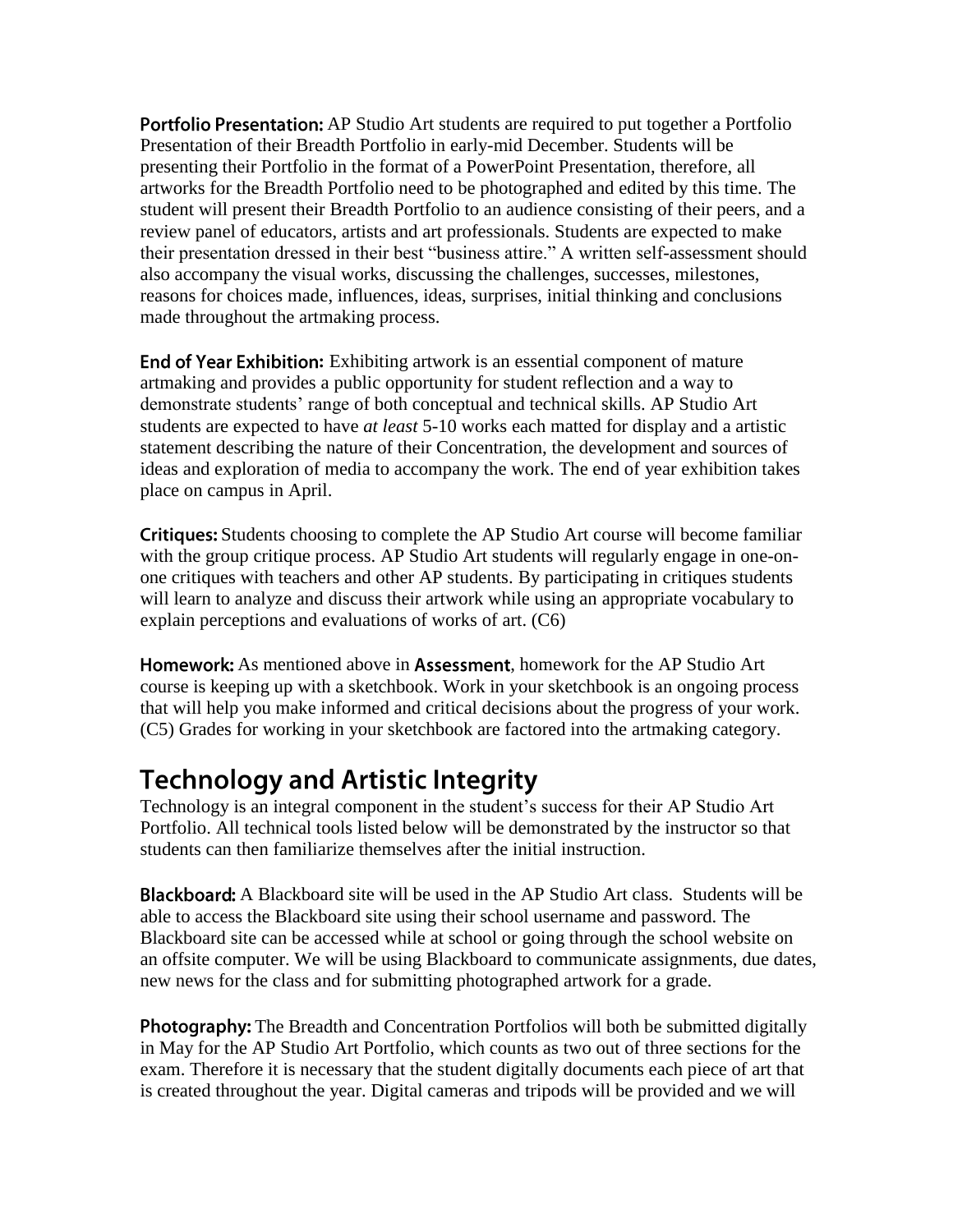have set "photo taking days" built into our classroom schedule. It is the responsibility of the student to ensure they have the artwork ready to photograph and are taking the best possible photograph to represent their work.

**Photoshop & Plagiarism:** Once the art has been photographed students will use the Photoshop computer software to edit their images. When editing on the computer it is essential that you are altering the image to present the most accurate representation of the artwork, and to ensure that the images meet the specific size requirements of the Digital Submission Web application. Any alteration of the images that does not represent what the original art looks like is unethical and will not be submitted for your portfolio (C7).

Storing and Saving Images: Students are encouraged to save their digital work in more than one location. Students may save work on their own personal school drive, although technical difficulties may sometimes arise. For this reason, it is recommended that students have a flash drive with them in class that they can store their photographed artwork on. When saving your images, there will be a specific format that you must follow, which will be given at a later time.

PowerPoint Presentation: As mentioned above in Assignments, all AP Studio Art students are expected to assemble their photographed Breadth Portfolio into a PowerPoint Presentation that they will be presenting in December to a panel for evaluation.

#### **Copyright Issues/Academic/Creative Honesty:**

(this goes for all works in Breadth, Concentration and Quality areas of the portfolio) All work must be original. If students use someone else's work or published image as a basis for their own pieces, there must be significant alteration to the piece for it to be considered original! During individual as well as group discussions and critiques, students will develop an understanding of what constitutes plagiarism and how to maintain their own artistic integrity. It will never be encouraged that a student use a photograph taken from another artist or print media; students will always be steered toward using a photographs they have taken, continually developing their concept of composition throughout. Academic honesty is expected of all students. Academic honesty will negatively impact your grade and will be reported to home and school administration. Academic dishonesty includes plagiarism, which is the act of stealing, copying, or misappropriating someone else's ideas (whether found on the internet, various print media or taken from a peer) words or images, without permission or attribution. When you imply that someone else's work is your own original idea or image, you are engaging in plagiarism. **For this reason, students enrolled in AP Studio Art may not use published photographs or reproductions of artworks for reference in their drawings, paintings or designs. If you have any questions about plagiarism, contact the teacher immediately.**

### **Studio time**

Students are expected to use the given class time to work on their portfolio. Although, because the required work for the portfolio is expected to be of the college level, students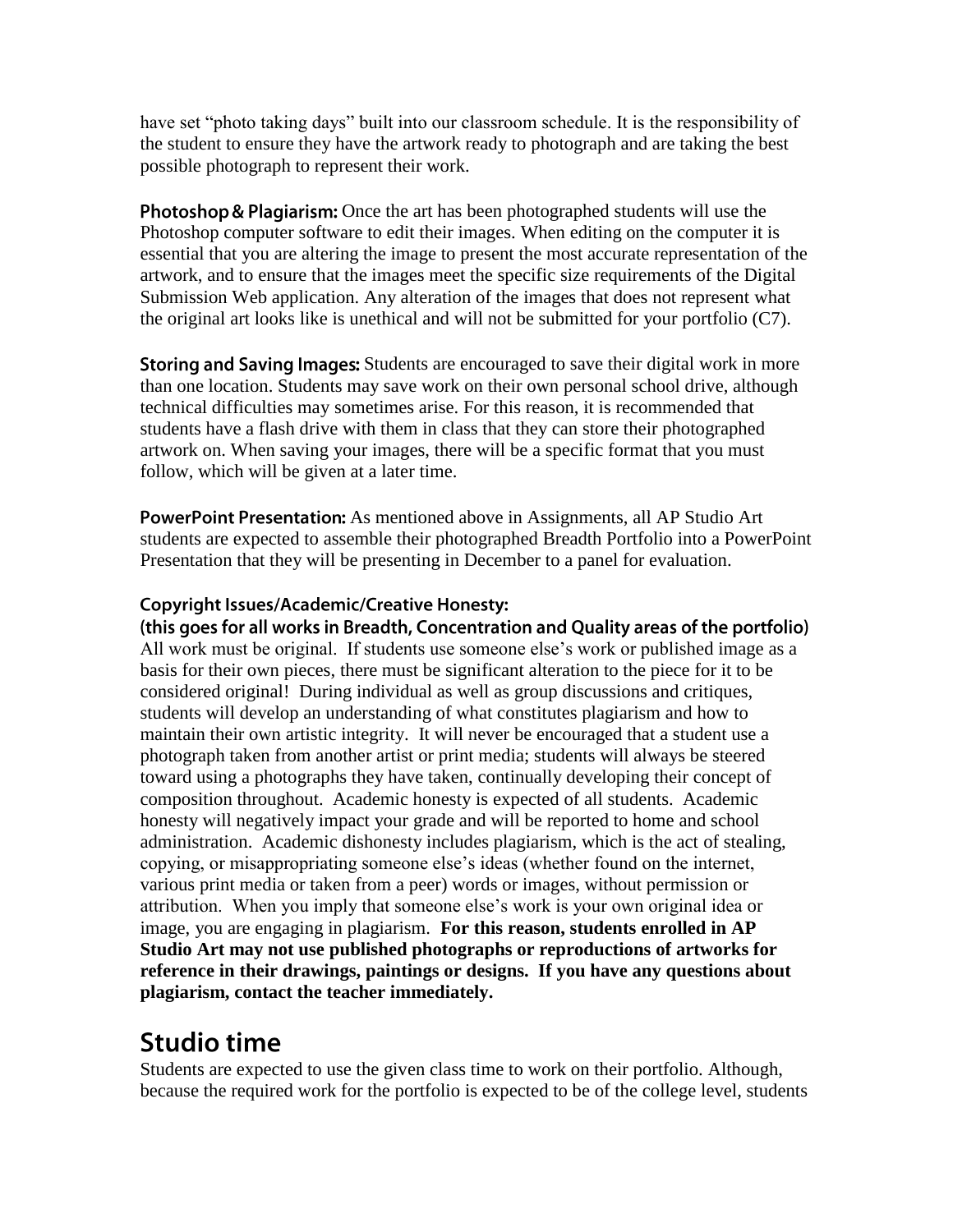are encouraged to work outside of the classroom and beyond scheduled periods. The art room will be available after school on most days throughout the week. Please speak with the instructor if you are interested in staying after to work on your portfolio. DO NOT ASSUME that you can stay after.

### **Resources**

The instructor will have various resources available (as does the school and public library) for you to use throughout the year. You are encouraged to look through as many art books you can get your hands on to pull out artistic inspirations and ideas. Please remember, it is unethical to simply copy another artist's ideas or images (C7). You should be using the resources to help *form your own ideas.*

#### **Books**

*Drawing; A Contemporary Approach.* Teel Sale &Claudia Betti *Shaping Space.* Paul Zelanski & Mary Pat Fisher *Design Basics. David A. Lauer & Stephen Pentak Exploring Painting.* Gerald F. Brommer & Nancy K. Kinne *Launching the Imagination.* Mary Stewart *Seizing the Light; A Social History of Photography.* Robert Hirsch

#### **Materials**

Most art making materials will be provided for in the class. However, if you would like to use a material that the school cannot provide, it is up to you to bring the material in. Here is a small list of what you will need to provide for the class.

- **Sketchbook** -8"x10" or bigger (available at Hobby Lobby, Michaels, Utrecht)
- **Pencils**
- **Flash drive** is recommended for storing and saving photographed art. These are available for purchase at any Office supply store.

### **Year Long Course Outline Semester One**

Introduction to course, review syllabus and class expectations, review components of portfolios **Week 1** and portfolio programs, review AP Studio Art poster, individual portfolio reviews, review previous AP Studio Art student work, review contemporary and classical artists. **Drawing & Painting** 2D Desian **3D Design 1. Value & Line**: Experiment with **1. Movement through Mark-1. Rhythm & Movement-100s or Week 2 Making:** Experiment with a variety the etching process, drawing from **1000s of Things Sculpture:** Use of mark-making tools and techniques nature. Emphasize the use of line and small objects that come in 100s or to establish a sense of rhythm and aim for a range of values when inking 1000s (such as toothpicks, nails, movement in a nonobjective drawing the plates. (Resource; ) pushpins, etc.) to create an interesting (Resources: Cy Twombly, Franz form that demonstrates a sense of Kline, Samia Halaby, *Drawing; A*  rhythm and movement. *Contemporary Approach pg. 30*). **Movement through Mark-Making Value & Line** continues **100s or 1000s of Things Sculpture Week 3** continues continues **2. Value-Subtractive Charcoal Self-2. Composition in Photograms;** Use **2. Line-Contour Wire Sculpture: Week 4 Portrait:** With a combination of vine found objects to create an interesting Experiment with the use of line to and compressed charcoal, use the composition on photosensitized paper define form: use wire or other linear dark field method to create a selfusing the darkroom process, materials to create a cross-contour portrait (cover the entire surface of experiment with transparency, sculpture that can be naturalistic or the page with charcoal and use an balance and positive-negative space. nonobjective (resource: *Calder's*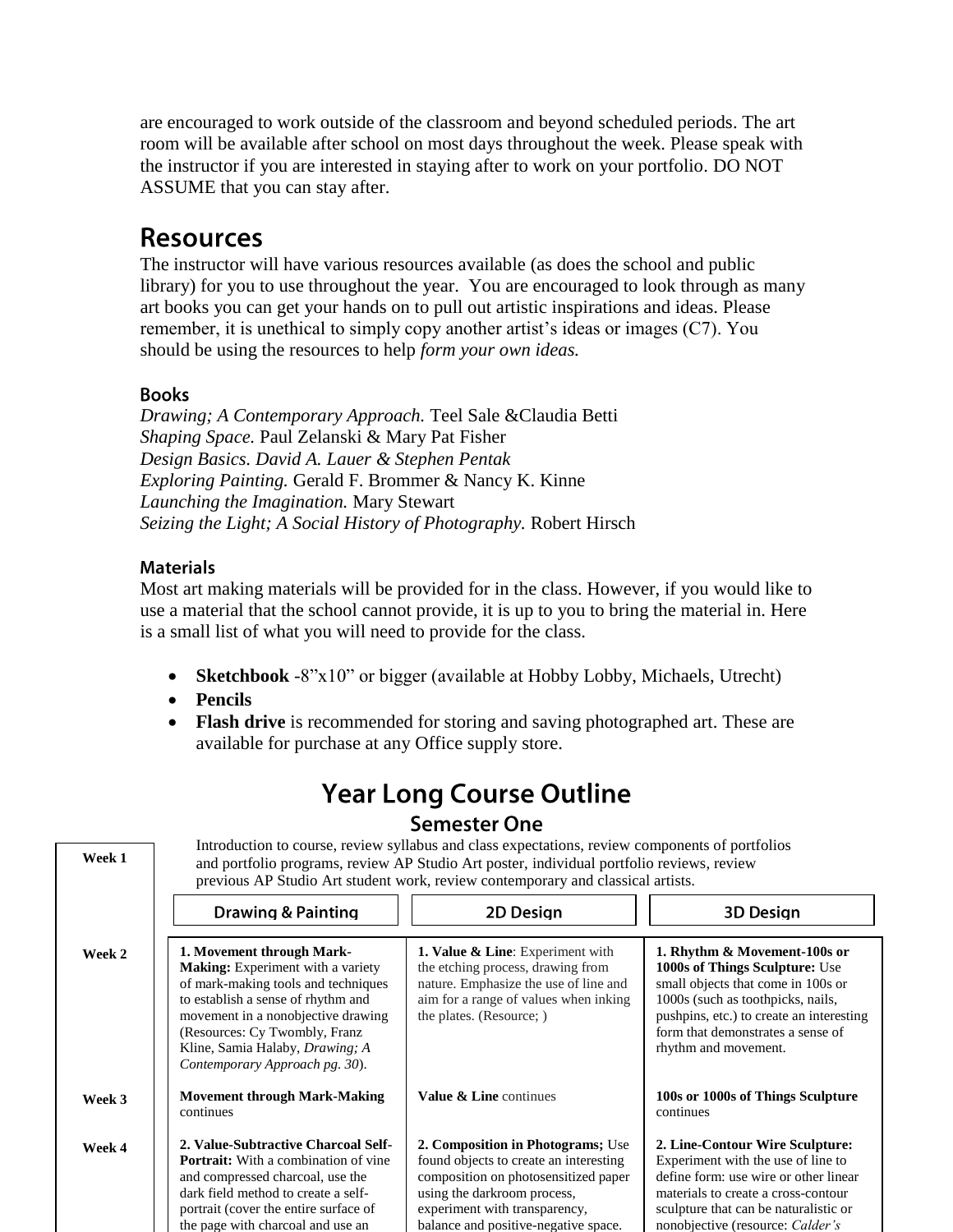| Week 7                                                                             | Color, Light & Contrast continues                                                                                                                                                                                                                                                           | Color, Light & Contrast continues                                                                                                                                                                                                                                      | 4. Figure Form: Create a subtractive<br>sculpture out of clay inspired by the<br>human form. (Resources, Rodin)                                                                                                                                                                                   |
|------------------------------------------------------------------------------------|---------------------------------------------------------------------------------------------------------------------------------------------------------------------------------------------------------------------------------------------------------------------------------------------|------------------------------------------------------------------------------------------------------------------------------------------------------------------------------------------------------------------------------------------------------------------------|---------------------------------------------------------------------------------------------------------------------------------------------------------------------------------------------------------------------------------------------------------------------------------------------------|
| <b>Week 8</b><br>-Begin<br>photographing<br>artwork<br>-Photoshop<br>demonstration | 4. Line & Shape-Figure Drawing<br>Unit: Make a series of drawings<br>utilizing a variety of tools and<br>techniques. Go over different gestural<br>line drawing techniques. (Resource:<br>Drawing; A Contemporary Approach<br>pg. 31)                                                       | 4. Line & Shape-Figure Drawing<br>Unit: Make a series of drawings<br>utilizing a variety of tools and<br>techniques. Go over different gestural<br>line drawing techniques. (Resource:<br>Drawing; A Contemporary Approach<br>pg. 31)                                  | <b>Figure Form continues</b>                                                                                                                                                                                                                                                                      |
| <b>Week 9</b><br>Group critique                                                    | Line & Shape-Figure Drawing Unit<br>continues                                                                                                                                                                                                                                               | Line & Shape-Figure Drawing Unit<br>continues                                                                                                                                                                                                                          | Figure Form concludes,                                                                                                                                                                                                                                                                            |
| Week 10                                                                            | 5. Metamorphosis-Fruit/Vegetable<br>Drawing Series: Create a series of<br>drawings using colored pencils that<br>capture the fruit or vegetable as it is<br>in varying stages of ripeness to<br>rottenness (or begin with the whole<br>fruit and draw various stages of it<br>being eaten). | 5. Unity-Text and Photo Collage:<br>create a traditional or digital collage,<br>using your photography, that<br>communicates both a visual<br>and a literal statement (resources:<br>Barbara Kruger, Kurt Schwitters,<br>James Rosenquist, Romare Bearden<br>$etc.$ ). | 5. Subjective & Objective: Create a<br>subjective or an objective sculpture<br>based off of a fortune from a fortune<br>cookie. Emphasize positive &<br>negative space using a wire armature<br>and plaster wrap. (Resources:<br>Noguchi, Henry Moore, Drawing; A<br>Contemporary Approach pg.10) |
| Week 11<br>*Sketchbooks<br>are due for<br>review!                                  | Metamorphosis-Fruit/Vegetable<br><b>Drawing Series continues</b>                                                                                                                                                                                                                            | <b>Unity-Text and Photo Collage</b><br>continues                                                                                                                                                                                                                       |                                                                                                                                                                                                                                                                                                   |
| <b>Week 12</b><br>End of second<br>marking<br>period                               | <b>6. Subjective &amp; Objective:</b> Create a<br>subjective & an objective<br>drawing/painting based off of a<br>fortune from a fortune cookie.<br>(Drawing; A Contemporary                                                                                                                | <b>6. Subjective &amp; Objective:</b> Create a<br>subjective & an objective 2D artwork<br>based off of a fortune from a fortune<br>cookie. (Drawing; A Contemporary<br>Approach pg.10)                                                                                 | Subjective $\&$ Objective continues                                                                                                                                                                                                                                                               |
| Week 13<br>Group critique                                                          | Approach pg.10)<br>Subjective & Objective continues<br>*20 min Brainstorming activity on<br>Concentrations                                                                                                                                                                                  | Subjective & Objective continues<br>*20 min Brainstorming activity on<br>Concentrations                                                                                                                                                                                | Subjective $\&$ Objective continues<br>*20 min Brainstorming activity on<br>Concentrations<br><b>6. Textured Relief:</b> Using a<br>viewfinder, select an area on a                                                                                                                               |

**Week 14** Photograph

ľ

"painterly" approach to the human

**7. Life Painting:** Emphasize a

**7. Life Painting:** Emphasize a geometric or exaggerated approach to

previous sculpture. Create sketches and replicate onto a clay relief tile,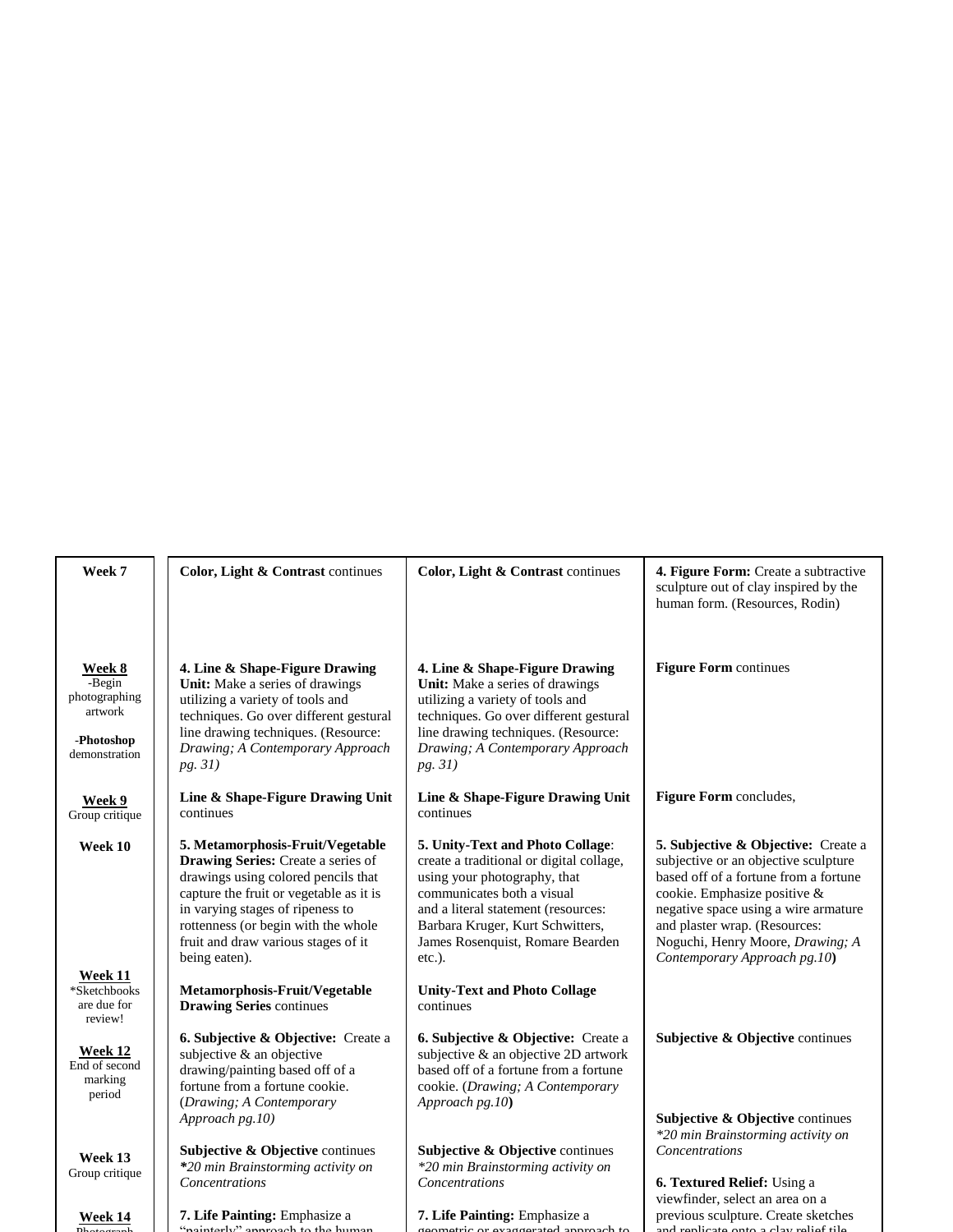| Week 17                                                                    | <b>9. Peer Inspiration:</b> Create a                                                                                                                 | <b>9. Peer Inspiration:</b> Create a 2D                                                                                                              | <b>Peer Inspiration</b> continues                                                                                                                    |
|----------------------------------------------------------------------------|------------------------------------------------------------------------------------------------------------------------------------------------------|------------------------------------------------------------------------------------------------------------------------------------------------------|------------------------------------------------------------------------------------------------------------------------------------------------------|
| -Photograph                                                                | Drawing or Painting inspired by an                                                                                                                   | Design piece inspired by an AP                                                                                                                       |                                                                                                                                                      |
| artwork                                                                    | AP Studio Art 3D Design artwork.                                                                                                                     | Studio Art 3D Design artwork.                                                                                                                        |                                                                                                                                                      |
| -PowerPoint                                                                | (Resources, Alexander Calder & Piet)                                                                                                                 | (Resources, Alexander Calder & Piet)                                                                                                                 |                                                                                                                                                      |
| <b>Presentations</b>                                                       | Mondrian)                                                                                                                                            | Mondrian) Open media.                                                                                                                                |                                                                                                                                                      |
| Week 18<br>-Last week for<br>grading<br>-End of third<br>marking<br>period | <b>Semester Final:</b> 12 digital images<br>completed and submitted via<br>Blackboard as a .jpg using<br>"lastname breadth001.jpg" naming<br>format. | <b>Semester Final:</b> 12 digital images<br>completed and submitted via<br>Blackboard as a .jpg using<br>"lastname breadth001.jpg" naming<br>format. | <b>Semester Final:</b> 16 digital images<br>completed and submitted via<br>Blackboard as a .jpg using<br>"lastname breadth001.jpg" naming<br>format. |

### **Semester Two**

| Week 19        | <b>-Begin Concentration:</b> Discuss Concentrations as a class and with instructor, discuss Concentrations statements, begin (or<br>continue) Concentration artworks       |  |  |
|----------------|----------------------------------------------------------------------------------------------------------------------------------------------------------------------------|--|--|
| Week 20        | -Concentration continues. Concentration statements are due.                                                                                                                |  |  |
| Week 21        | -Concentration continues.                                                                                                                                                  |  |  |
| <b>Week 22</b> | -Concentration continues. Group critiques, photograph artwork and edit on Photoshop. Individual meetings to discuss<br>progress of students' exploration of Concentration. |  |  |
| Week 23        | -Concentration continues.                                                                                                                                                  |  |  |
| Week 24        | -Concentration continues. End of fourth marking period. Individual critiques and Rough draft of artist statement due.                                                      |  |  |
| Week 25        | -Concentration continues.                                                                                                                                                  |  |  |
| Week 26        | -Concentration continues. Group critiques, Photograph artwork and edit on Photoshop. Sketchbooks are due.                                                                  |  |  |
| Week 27        | -Concentration continues. Submit 4 digital images for Concentration via Blackboard as a .jpg using<br>"lastname concentration 001.jpg" naming format.                      |  |  |
| Week 28        | -Concentration continues. Photograph artwork and edit on Photoshop. Discuss fieldtrip and research due for next week.                                                      |  |  |
| Week 29        | -Concentration continues. Fieldtrip to the Nelson-Atkins Museum of Art. Research due on an artist showing at the<br><b>Museum, TBA.</b>                                    |  |  |
| Week 30        | -Concentration continues. SPRING BREAK!                                                                                                                                    |  |  |
|                |                                                                                                                                                                            |  |  |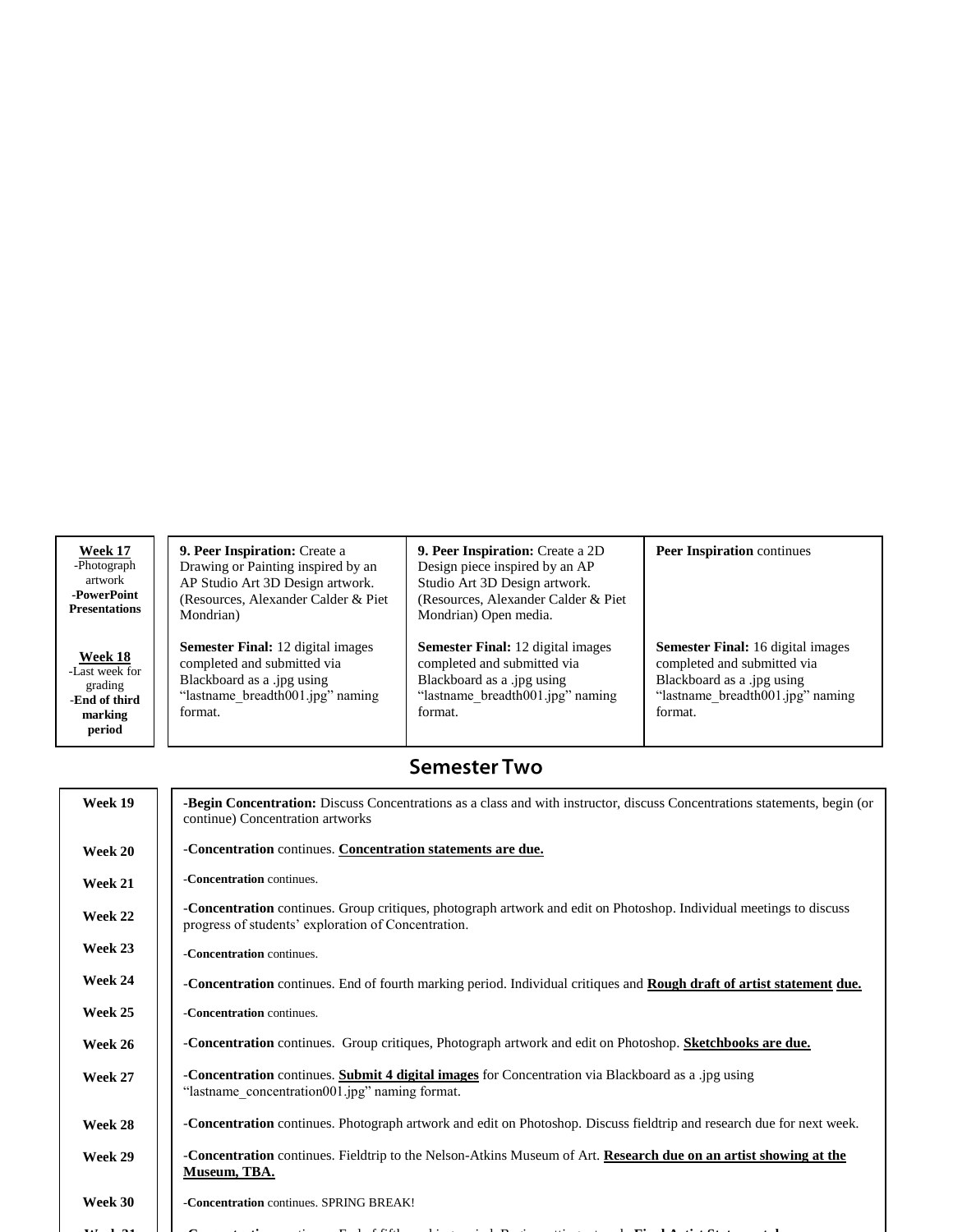## **Sketchbooks: AP Studio Art**

The work in your sketchbook is part of an ongoing process of investigating what drives you as an artist. (C5) It is also a perfect place for you to be experimenting with a variety of concepts and techniques as you begin to develop your own voice and style. (C4)

#### **Due Dates for Sketchbooks**

Sketchbooks will be collected and reviewed three times during the fall semester. You will be responsible for completing specific assignment in your sketchbook, which will be graded on the following dates.

#### September 17th

- 1. Complete 4 sketches in your sketchbook about anything you want! However, the sketches must adhere to these Sketchbook Rules:
	- a. In your sketchbook, your creations will be from observation or from your imagination, not copied from a magazine or photo. The use of published photos or the work of other artists for duplication is plagiarism. (C7)
	- b. The pages you work on must be filled. Think about a background for your sculpture, figure, object, etc. Go off the edges of the page whenever possible. Please do not make dinky little drawings in the center of the page… use the whole sheet of paper!
	- c. Experiment with a variety of mark-making materials; collage, paint, charcoal, pencil, your own photos glued and drawn on, pen, ink, oil pastel, layered fabric with paint and glue, twigs, gum wrappers, newspapers, etc.

#### October 29th